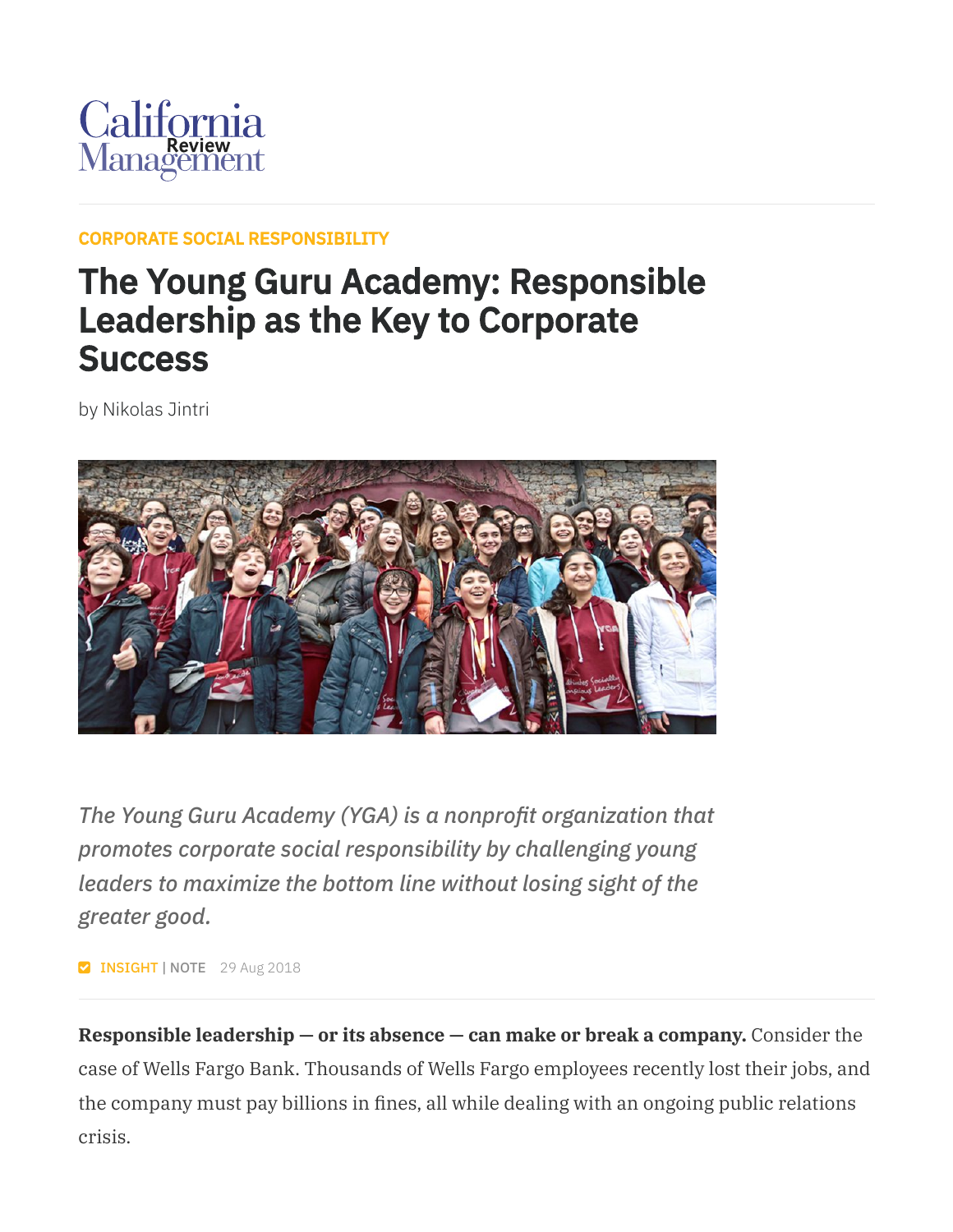The reason for this disaster comes down to irresponsible corporate leadership. Wells Fargo disclosed in August that it faces a U.S. inquiry regarding potential collusion with investors on bids for low-income housing credits. This is in the wake of a 2011 scandal in which the company admitted to creating millions of fake customer accounts.

Responsible leadership is also crucial for individuals within companies. Consider Audi CEO Rupert Stadler. In 2015, the U.S. Environmental Protection Agency found that Volkswagen (Audi's parent company) had defrauded consumers by selling cars designed to cheat government emissions tests. In June of this year, authorities in Munich arrested Stadler over concerns that he might suppress evidence related to the scandal.

Wells Fargo and Volkswagen both fostered "cut-throat" atmospheres that encouraged employees to think first and foremost about their shortsighted career interests, instead of considering the greater good beyond the bottom line.

In light of these disasters, it is clear that prioritizing ethical concerns over short-term profits is a good idea. But how can we teach tomorrow's business leaders to do a better job than the upper management at the likes of Wells Fargo and Volkswagen?

The Young Guru Academy (YGA) might have an answer.

YGA is a non-profit leadership school, founded in Turkey in the year 2000. It fosters corporate responsibility by teaching future business leaders how to think about the "bottom line" in terms of both economics *and* social impact.

Here's how it works: Every year, YGA evaluates over 50,000 student applications from 200 or more universities. Thousands of students are chosen to attend the annual YGA Leadership Summit in Istanbul. Finally, only 50 students are chosen to become YGA volunteers. These volunteers receive extensive training for leadership roles in one of YGA's projects, which range from creating technologies for the blind to making science education accessible for more young people.

The idea is to introduce tomorrow's corporate leaders to the feeling of success and mastery that comes with making a positive social impact. YGA teaches ambitious young people the principles of ethical leadership just as those young people are laying the groundwork for